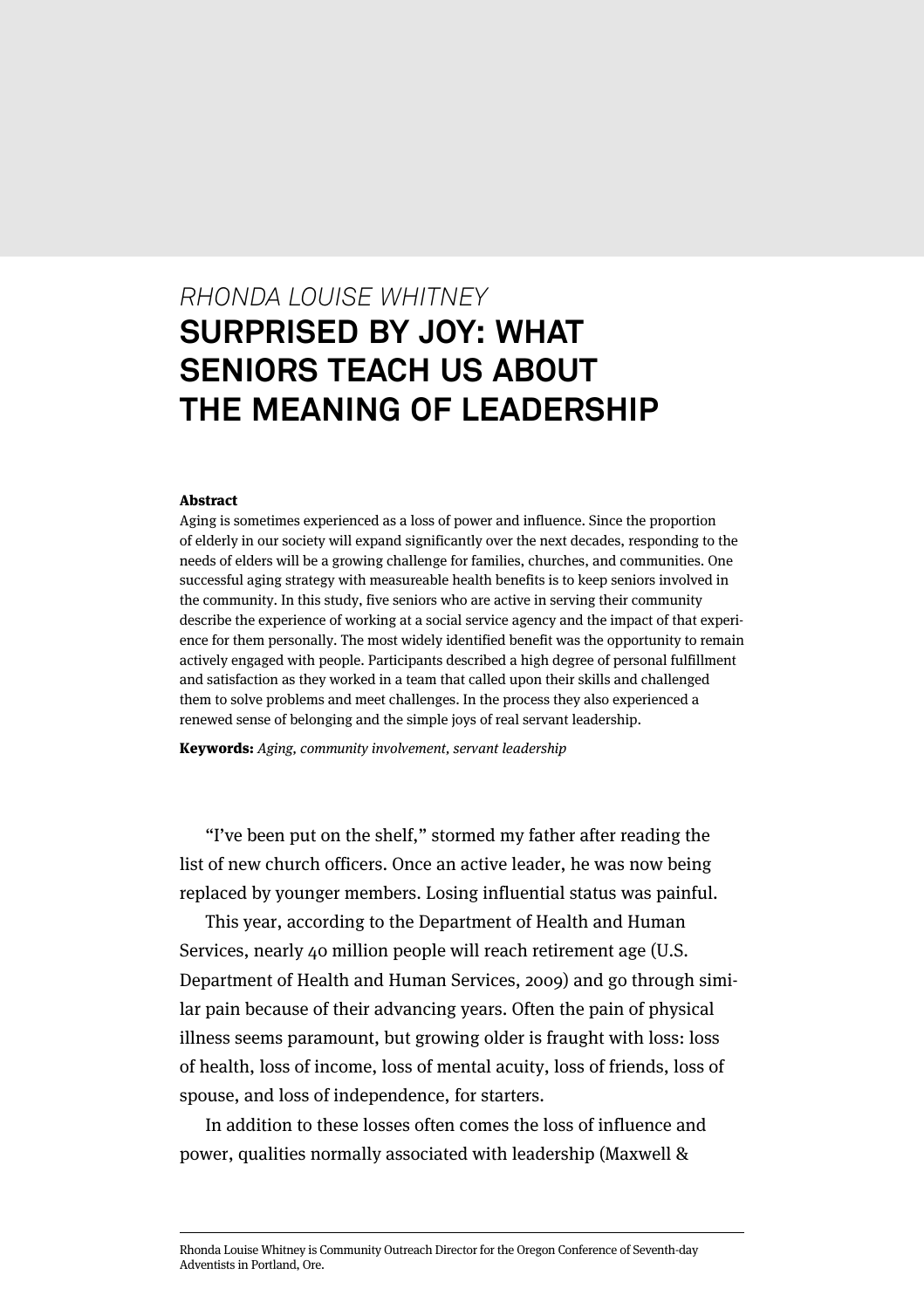#### SURPRISED BY JOY

Dornan, 1997, p. 3; Yukl, 2006, p. 3). Throughout his lifetime, my father enjoyed a considerable degree of influence as a respected leader in his church and community. Now a widower living alone at 76 years old, he felt keenly the loss of power and influence. Even so, being left off the church leadership list seemed to reinforce his already standard phrase, "Oh, I'm too old for that." Unwittingly, he discriminated against himself, a common syndrome plaguing the aging which has been termed, ageism. Ageism is a form of discrimination against people because they are old. Elizabeth Vierck (1988) says that people can suffer discrimination by others, but also by their own attitudes. Sometimes people put themselves on the shelf, believing their own internal message that old people are no longer useful. Sometimes people put themselves on the shelf, believing their own internal message that old people are no longer useful. Churches, families, and society can inadvertently put seniors "on the shelf" while trying to protect their aging loved ones. Seniors are told, "You're not as young as you used to be. Don't try that anymore. You spent your life helping us, now you deserve to be served." This last message can easily be misinterpreted by seniors as, "Don't get in the way." As they do less for others their social networks shrink, increasing a sense of powerlessness and irrelevance, further exacerbating aging difficulties.

The question is how to deal with this self-defeating cycle. Paradoxically, while older people may feel less needed and useful, many have unique resources that, if mobilized, can be a great asset to communities who recognize their potential. Leadership scholars like French and Raven (1959) describe these attitudes as a form of influence they called referent power, based on character, integrity, and a genuine interest in others. It is often exercised through role modeling, especially when the person exhibits friendliness and love to those around him. Thus others give the leader power through mutual love and respect even though the leader may not consciously strive to attain it (Yukl, 2006, pp. 154, 155). Since older adults can build on a lifetime of experience, the question is how older adults can be encouraged to engage in social relationships that allow them to use their referent power in mutually beneficial ways.

### The Goal of Aging Successfully

Successful aging is defined as maintaining a sphere of influence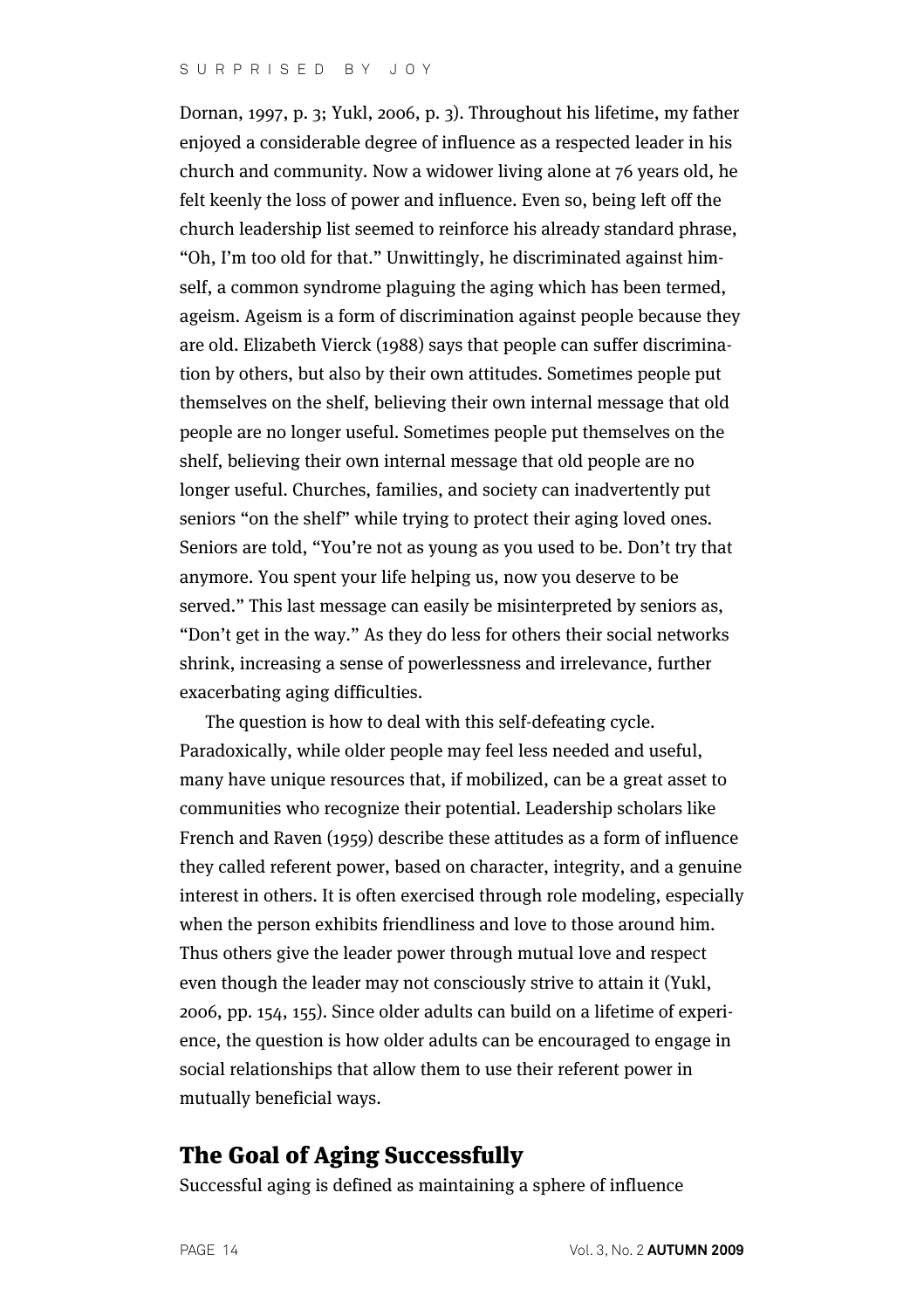through living a life of engagement as an older adult. Unwittingly, both my father and his church succumbed to the stereotypical cycle of devaluing seniors as they age. My father's situation illustrates this selfdefeating cycle that starts with real or perceived loss of influence leading to fewer personal relationships, and that gets reinforced by the tendency to devaluate oneself and others, which can inject a painful dimensions into the process of aging.

For most, growing old is inevitable. Someday we will not be reinstated into the roles to which we are accustomed. Will we, like many before us, fall victim to ageism and become increasingly disengaged from our communities? Even though I am still a few seasons away from retirement, I wonder, how successfully will I age?

Terry Jones (2006), a leading proponent of successful aging, theorizes that seniors who embrace elderhood and stay active in their community are physically, mentally, emotionally and spiritually healthier than those who do not remain active contributors in the lives of those around them. Keeping seniors meaningfully engaged for others can be a source of improved quality and length of life for our elders (Greenfield & Marks, 2007, p. 13).

#### Serving Is Healthy

For thirteen years I was director of Portland Adventist Community Services (PACS), a bustling not-for-profit social service agency. I always had more work available than money, so I relied on a volunteer base of retired seniors to donate their time. The agency served poverty level individuals through food, clothing and household item distribution programs, providing free health care for those without health insurance, and offering low cost items through a thrift shop for those unwilling to accept charity.

Volunteers collected food, stocked shelves, and sorted, priced and hung clothes and other items. They worked as volunteer healthcare professionals, non-certified intake counselors, cashiers, and receptionists. Through the years this ever-changing workforce represented hundreds of people, mostly of retirement age. Working with three of those volunteers, Luke, Betsy, and Benjamin, contributed to the motivation for doing this research study. Luke is a very active volunteer who came to the agency after the death of his daughter. Drowning in depression, he told me the invitation to come and help one day "saved my life.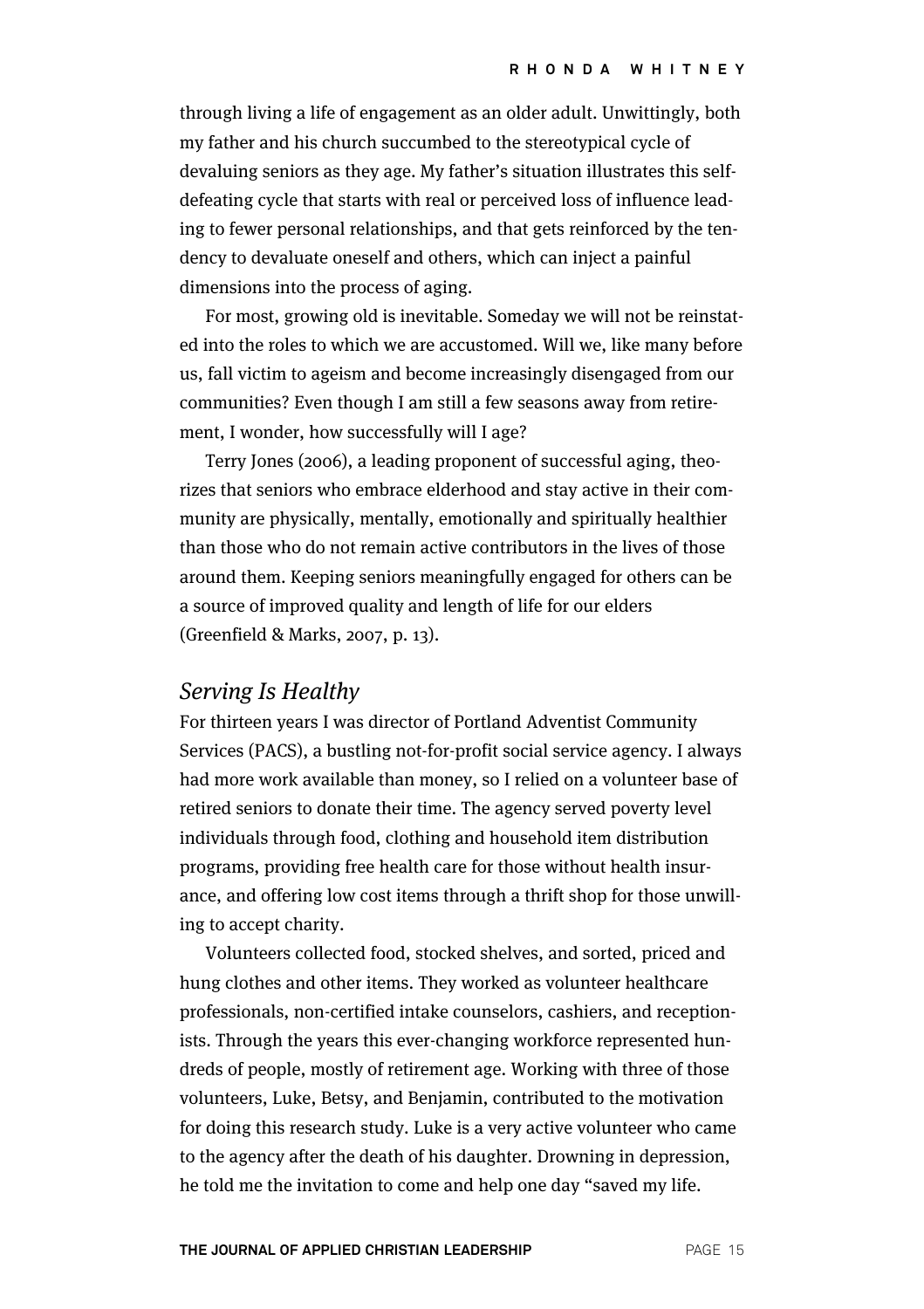Since then," he told me proudly, "I've never missed a day. I would have died in my chair except for this place." Betsy told me she came to the agency plagued by allergies, sickness and depression. After ten years she was healthy and the depression had disappeared. Betsy attributed her regained health to her new vegetarian diet coupled with increased compassion for others developed through her volunteer work. Benjamin signed up to volunteer against the wishes of his wife, because his doctor had told him not to overextend himself. After a few weeks of volunteering, Benjamin was feeling well enough to ride on the truck to pick up food from local grocery stores. Ten years later Benjamin voluntarily retired at 90 years old. The change in his life was phenomenal.

These stories seemed to confirm Jones' (2006) hypothesis that those who remain involved in meaningful engagement for others are healthier. But I wondered, were these cases isolated random incidents, or representative of a larger group? So I decided to investigate this phenomenon further.

#### Shelving Seniors Hurts Everyone

Certainly if these stories were isolated incidents, this topic would have no relevance. However if they were an indication of a successful aging strategy, then this topic is very relevant to our society because the number of retired people in the United States is growing annually and the greatest growth is still to come (Gendell, 1998, p. 27). It is predicted that in 2011, ten thousand (10,000) Baby Boomers will turn 65 every day (Atchley, et al., 2009, p. 6) and the size of the 85+ population will have grown by 36% (U.S. Department of Health and Human Services, 2009). Thus it is no surprise that Vierck (Atchley, et al., 2009, p. 4) maintains that helping elders live healthier and happier lives will have a major impact on society, economics and public policy.

The government originally raised the retirement age to save money for the Social Security system, but this decision may have inadvertently contributed to improved senior health (Esteban, 2006, p. 3). Improved health for the elderly may help lower Medicare and/or Medicaid costs and lower the financial impact of private medical care for self-paying seniors. It would certainly be a boon to any proposed national health care changes. I believe we as a society have been willing to accept a way of life that encourages painful aging. I believe putting elders "on the shelf" hurts us all. Seniors lose out on lives of purpose, increased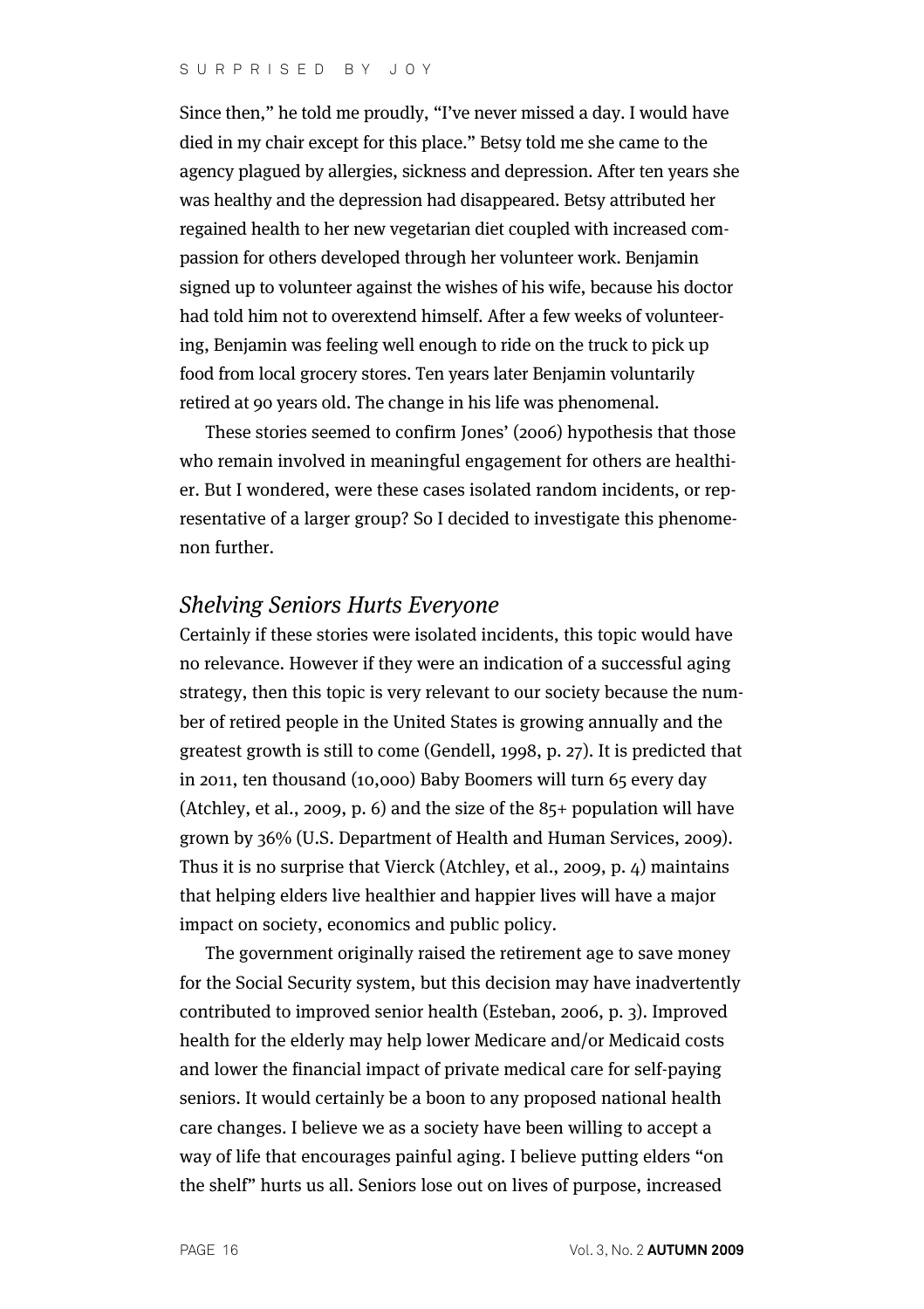happiness and health, and we lose out on the benefits of their capable help coupled with their lifetime collections of wisdom and knowledge.

After listening to seniors tell how service impacted their lives, I realized that getting seniors engaged in meaningful community involvement may mean the difference between someone spending their final years of life shrouded with painful meaninglessness and a person finishing life crowned with personal fulfillment and happiness. Serving the community as a successful aging strategy deserves proper recognition. This research project adds substantial evidence to what is sometimes dismissed as incidental. Keeping seniors meaningfully engaged can improve quality and length of life for our elders (Greenfield & Marks, 2007, p. 13).

### Dividends of Embracing Elderhood

Upon hearing the results of this study, a friend exclaimed, "Wow, I'm going to remember this for my retired parents who don't know what to do with themselves." I have found this study to be particularly relevant to those whose parents or other relatives are moving through elderhood. Families of older adults can use these results to increase health and happiness for their loved ones. Churches may strengthen or develop new elderhood programs based on these findings. Volunteer-based programs may cite the results of this study to leverage improvements for senior engagement opportunities. Communities may consider developing new initiatives based on providing meaningful service opportunities maintained and managed by seniors. Finally, individuals heading for retirement, me included, may use these findings to make plans for a rich and rewarding elderhood through meaningful community engagement.

So, do seniors agree that community involvement is good for them? I wanted to know what real, live older adults thought about staying involved, so I posed this research question: What does it mean for a senior to be engaged in community involvement? I also asked related sub-questions: Why do seniors choose to become involved in their communities? How is community engagement as a senior lived, experienced, articulated and felt? According to seniors, what impact does community engagement have on their health?

For this study, active community engagement was defined as being either a senior volunteer or senior employee of PACS. Respondents used the terms "working" and "volunteering" to describe paid or unpaid acts

**THE JOURNAL OF APPLIED CHRISTIAN LEADERSHIP PAGE 17**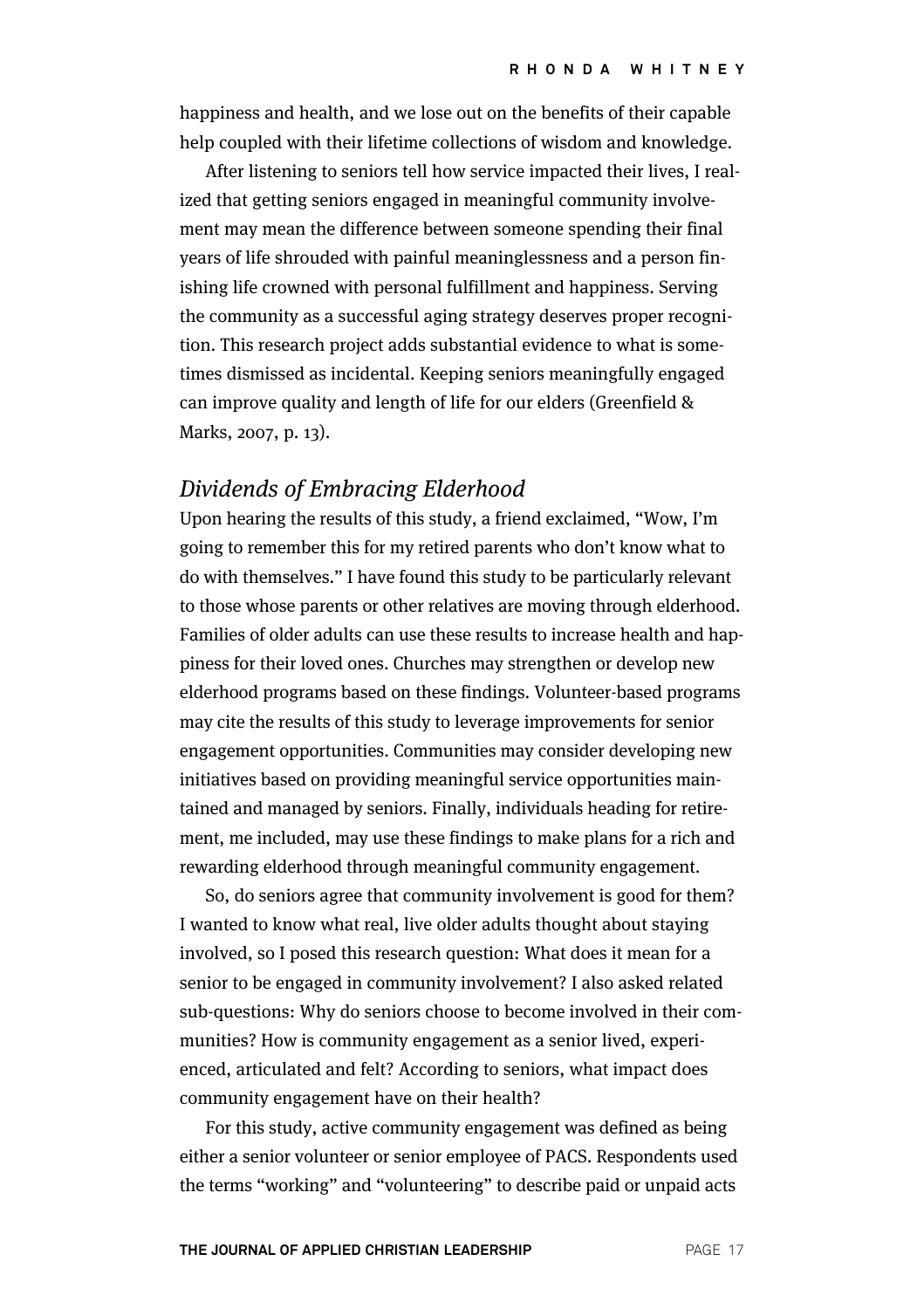of service. "Involvement," "engagement" and "community engagement" were used interchangeably to refer to service performed by the participants during their time spent at PACS. "Senior(s)," "elder(s)" and "older adult(s)" were used to denote anyone over the common retirement age of 65.

#### Views of Aging in Current Literature

Research supports the idea that those who remain engaged in society live healthier, more productive lives. Robert Putnam (2000) reports a myriad of studies that demonstrate the health benefits of staying socially engaged, such as lower heart attack rates, fewer colds, lower incidence of stroke, and lower blood pressure. Putnam found that those who are not previously involved but then join at least one group actually cut their "risk of dying over the next year in half" (p. 331). Many studies support Putnam's claims by documenting various measurable health benefits to seniors through active volunteer engagement (Harris, 2005; Lum, 2005; Thoits & Hewitt, 2001; Windsor, Anstey, & Rodgers, 2008).

If you believe the many voices trying to lure active seniors into retirement communities, you might think that leisure, a warm place to stay, and three meals a day are the most important factors to provide optimum health for our seniors. But is this picture true? The research on the benefits of leisure in the process of aging is not conclusive. There is slightly positive evidence for men who had been engaged in recreational activities previous to retirement and for those participating in religious activities. However, engaging in other leisure activities, such as reading, gardening, going to a restaurant, and dancing, did not significantly improve the health of either men or women (Agahi, Ahacie, & Parker, 2006, Abstract; Greenfield & Marks, 2007, p. 9). What research does confirm is that staying active and participating in formal voluntary groups will bring greater quality and enjoyment of life (Esteban, 2006; Greenfield & Marks, 2007, p. 12).

Many of the studies on aging are done as statistical studies documenting effects of certain activities on selected health indicators. What is less often heard is the voice from those who are being studied. In searching the literature I found few articles which included quotes and stories from seniors, and often these were just used to set the stage for the study, not as reported research findings (Bradley, 2003). The current study seeks to provide such a voice to document how seniors themselves describe their experience.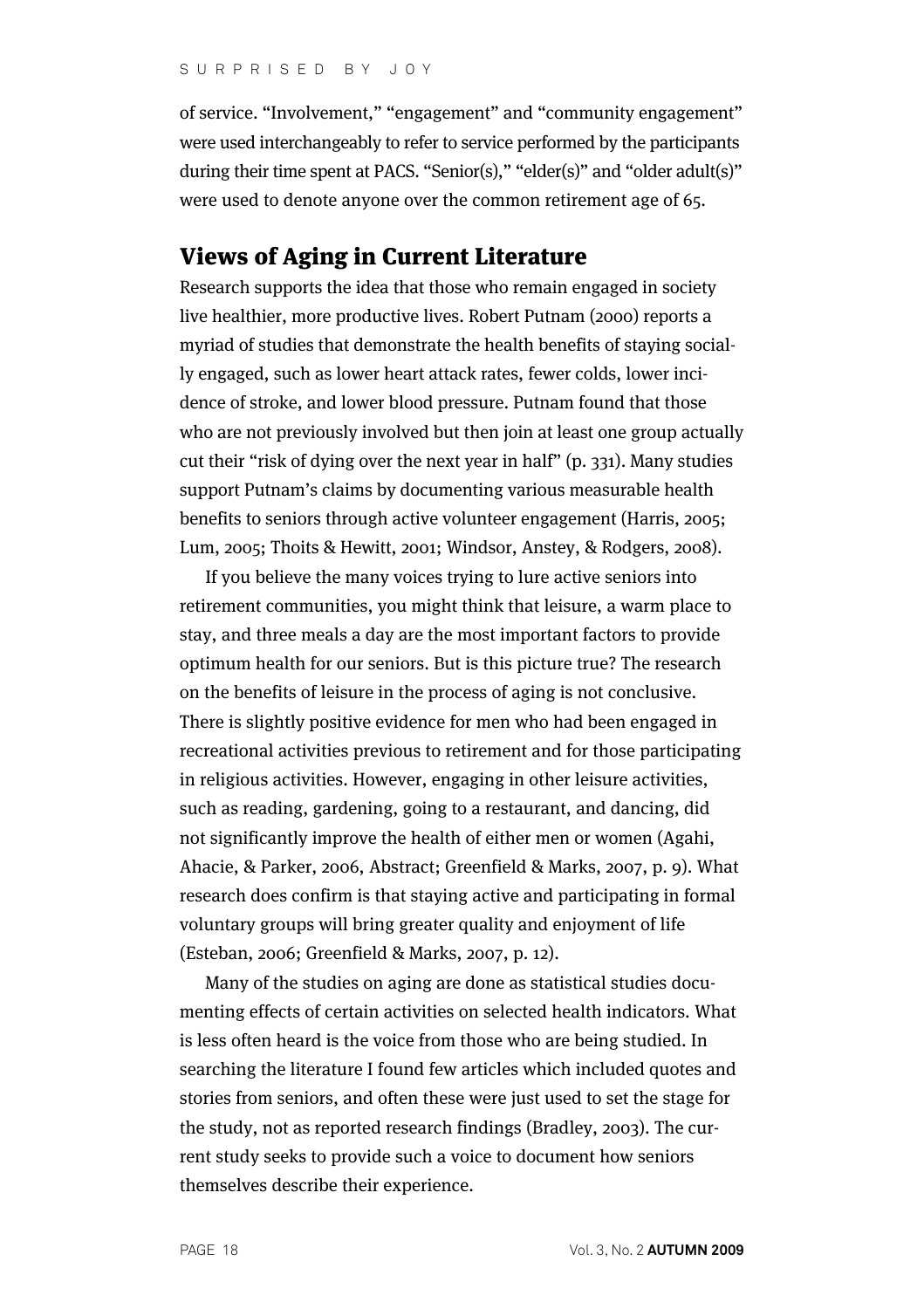# Studying the Experience of Senior Community Engagement

The framework for this study is derived from continuity theory of normal aging, developed by Atchley in the 1980's, which posits that as people age they endeavor to adjust to changes by maintaining existing internal and external structures (1989). Continuity theory of normal aging supports maintaining continuity in a person's life as a strategy to promote successful aging (Agahi, et al., 2006). Therefore, according to this theory, as adults age they should be encouraged to remain active and meaningfully engaged, rather than being told to "take it easy."

#### Research Design

To discover what seniors say about the experience of staying meaningfully engaged in their community after retirement, I used a research approach characterized by Creswell as phenomenology (2007, p. 58). The phenomenological method allows for interpreting the shared experiences of several individuals in an attempt to find the essence or shared meaning of the experience (Reisetter, Yexley, Bonds, Nikels, & McHenry, 2003).

Though I was once the supervisor of the study participants, at the time of this study I had not worked at Portland Adventist Community Services (PACS) for some time. Still, I worried that the participants might feel compelled to choose their words carefully in order to protect the relationships we had developed over the years. Therefore, the participants were encouraged to be completely honest, considering the legacy left behind through their responses.

To achieve validity in this study, I used three of the validation procedures advocated by Creswell (2007) and Seamon (2000): clarifying researcher bias, member checking, and rich, thick description. To clarify my bias, I must admit that my long history of working with senior volunteers has positively influenced me towards helping them remain meaningfully engaged in their community. To counteract this bias, I asked the respondents to give feedback to drafts of the research report. The changes they suggested were made. All participants seemed honored to be involved in the process. Also, to counteract my own biases, I use extensive quotes, sometimes overlapping them to provide a rich experience for you, the reader. Extemporaneous details were often left in the accounts to give a better idea of the meanings the participants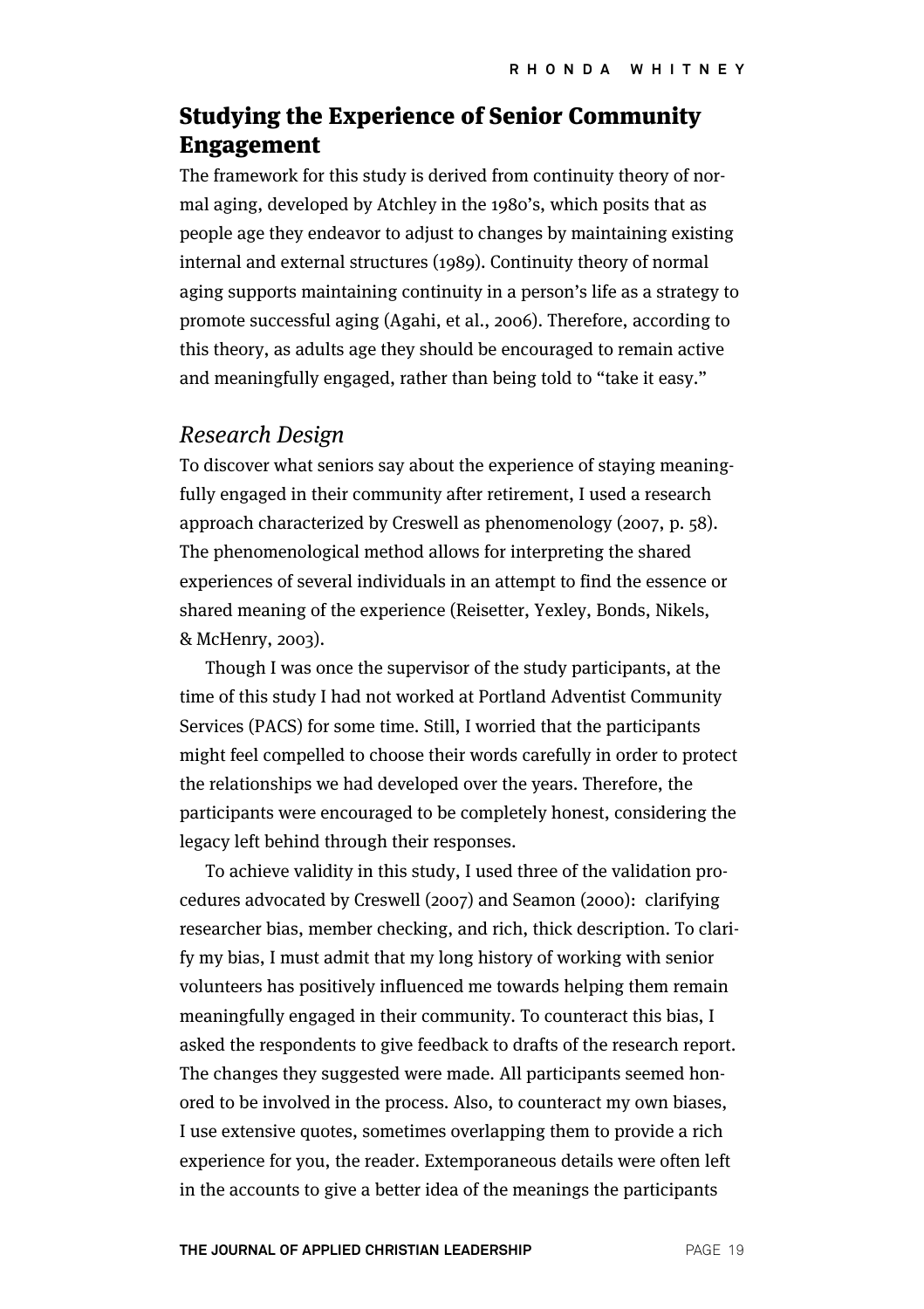wanted to portray. I have tried to let the participants speak for themselves, using their own words as much as possible.

Appreciation and confirmation is given to our seniors when we listen to their complete stories. Hearing their realities helps us better understand the opportunity for other seniors to have richness in their lives when engaged in activity that is meaningful.

### Who Participated in the Study?

Five seniors were chosen from 28 possible subjects to participate in this study. This sample size is consistent with recommendations (5-25 individuals) for phenomenological studies (Creswell, 2007, p. 61). These individuals were chosen because they matched the following criteria: (1) they worked or volunteered at PACS after retirement for at least five years; (2) they represented a wide base of experience within the agency, and (3) they worked at least four hours once a week. These criteria were chosen to demonstrate a strong, formalized commitment to community engagement after retirement and an understanding of the mission of the agency.

Alice, 77 years old, was a retired elementary school teacher who worked in the agency's linen department eight hours each week. Betty and Rudy were a husband and wife team. Betty, 83 years old, was retired from a career of being the first woman to manage the parts department for a local John Deere tractor distributor. Rudy, 87 years old, was retired from a career as plant services manager for Tektronics, a high-tech industry. Both Betty and Rudy worked more than 20 hours a week at PACS for several years in about every capacity available. Iris, 80 years old, was retired from a career as an office assistant to high level government and private sector officers in Singapore. At the time of this study, she worked 35 hours a week at PACS providing telephone support and statistical record keeping. Russ, the fifth participant, retired from a career of courier service, drove a truck for PACS to pick up donated furniture 12 hours each week and had just celebrated his 90th birthday prior to this study.

#### What Were They Asked?

The interview questions, patterned after protocols suggested by Creswell (2007, p. 61), asked: What have you experienced through working at PACS? What situations have influenced or affected your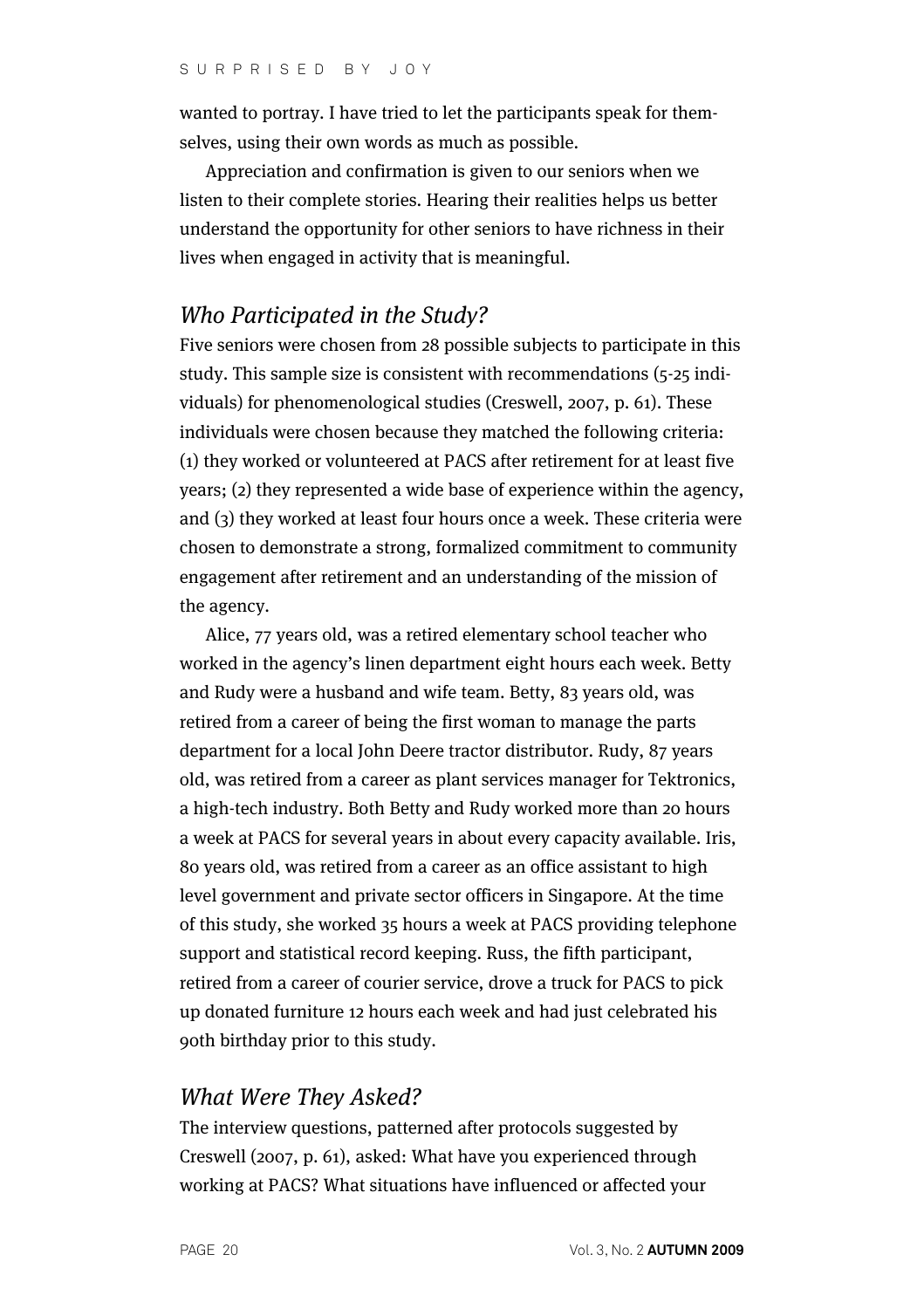experiences of working at PACS? Those two questions led to related questions until answers were exhausted.

### So, What Did They Say?

The information collected from this study is presented in three parts: (1) a description of the environment of the agency and how the participants became involved with PACS, (2) information presented as rich, thick descriptions, followed by (3) a synthesis of the meanings found in these descriptions. The participants were not specifically asked about the work done and the environment of the agency, but their stories and responses provided much information about PACS along with reasons for becoming involved. We will look first at their motivation for volunteering at PACS and then listen to how the seniors described their work and the culture of their workplace.

#### Why They Volunteered

The most common reason given for coming to the agency was "not enough to do." When asked for clarification, Iris, originally from Singapore, remarked, "Before coming to work [at PACS], you know, you get up and you just do what you want to do, but there's nothing, no goals to accomplish. Nothing. Nothing to accomplish." She added, "Well, it [life] was kind of empty because I left my home country and came here. I left all my friends behind. I made friends at church, but I needed to have more . . . to do something that I would enjoy." Iris felt perplexed, explaining, "I wasn't sure what I wanted to do at that time. I really wasn't sure. I needed a job part time at least."

But not everyone felt the need to add volunteering to their lives. Rudy commented, chuckling, "I didn't want to go in there. I didn't think that was very nice. I wasn't impressed." He then went on to explain how he finally got involved: "Well, I took my wife down; she wanted to go volunteer a couple of days. She went in and worked and I went in and looked around and then I waited out in the car for her. I took her down a couple times and stayed out in the car while she worked. As I was sitting out in the car I saw the people that were coming, the type of people and what they needed. It kind of worked on me a little bit and I thought, 'Well, maybe there's something I could do in there.'"

On the other hand, Betty, Rudy's wife, came because "my friends were going; I thought it would be good." She added, "We knew about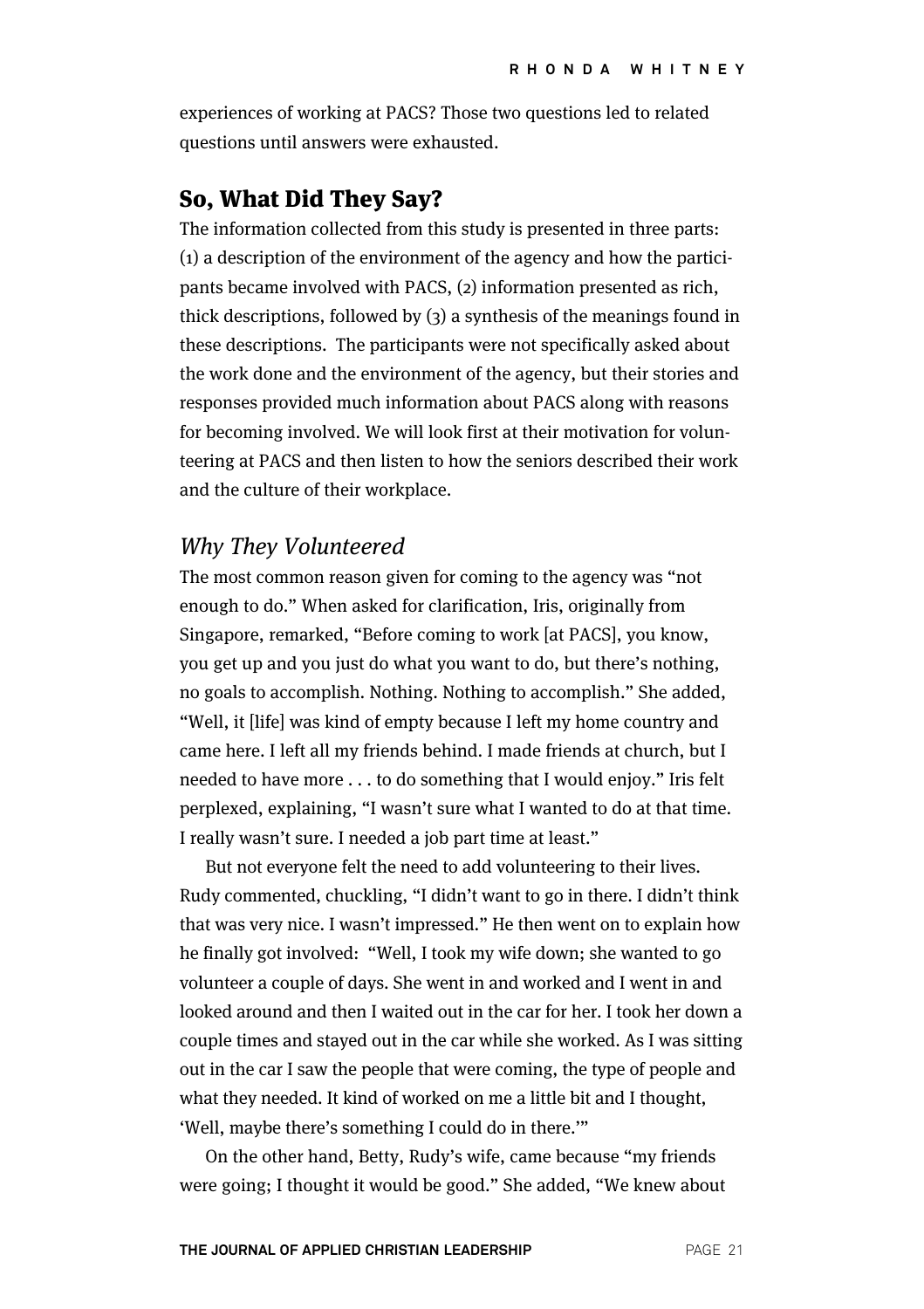volunteering at PACS. They always needed help, so that's how we started." Alice and Russ each indicated that they came because they longed to, as Alice put it, "be involved—to be of help to somebody."

And so, each person signed on, albeit somewhat tentatively. Iris explained, "I heard they just give out food and that was it, but when I came here and I found what it was all about I was more than happy to come." Alice was concerned about not fitting in, "I think I made it very clear that I'm not Adventist, so 'if that's an issue,' I didn't say that, but that was my intent. I soon, very soon, knew that that was not going to be an issue."

Betty told about her first day, saying, "My hands got really dirty. I met my first street person and he shook my hand and gave me a big hug and I survived." Her husband, Rudy, the reluctant joiner, laughingly recounted his experience after deciding to come in rather than sit in the car: "The first day Betsy said, 'Luke will show you what to do,' and Luke showed me how to dump garbage. I didn't get much training."

#### What They Found

Through describing their experiences, the participants painted a picture of the agency they had joined. Betty hinted at the complexity of the organization: "We didn't know much about PACS before we started. We didn't have a full understanding. That grew."

Others commented on the services provided at the agency and types of jobs they did, such as "giving away clothing," "sorting in the back," and "I sit in the gift shop." Rudy hinted at the history of the agency, commenting, "The best thing that ever happened was when the food program came out here [to this new location] because [at the old location] we had to go out by the bus stop and pick up everything all the time."

Allusion was made to the agency as a faith-based organization when Betty explained, "We have worship in our worship room." This was confirmed when Iris confided, "I have my own little corner where I always pray in the morning."

Betty specifically referred to the nature of spontaneity and unpredictability of the daily routine. "We did so many things," she said. "We had lots of things happen like when the car ran through the window and almost landed in the basement." She went on to say she was very surprised one day when someone "cast a devil out of me—I got exorcised! The lady I was helping wanted a bunch of clothes for her family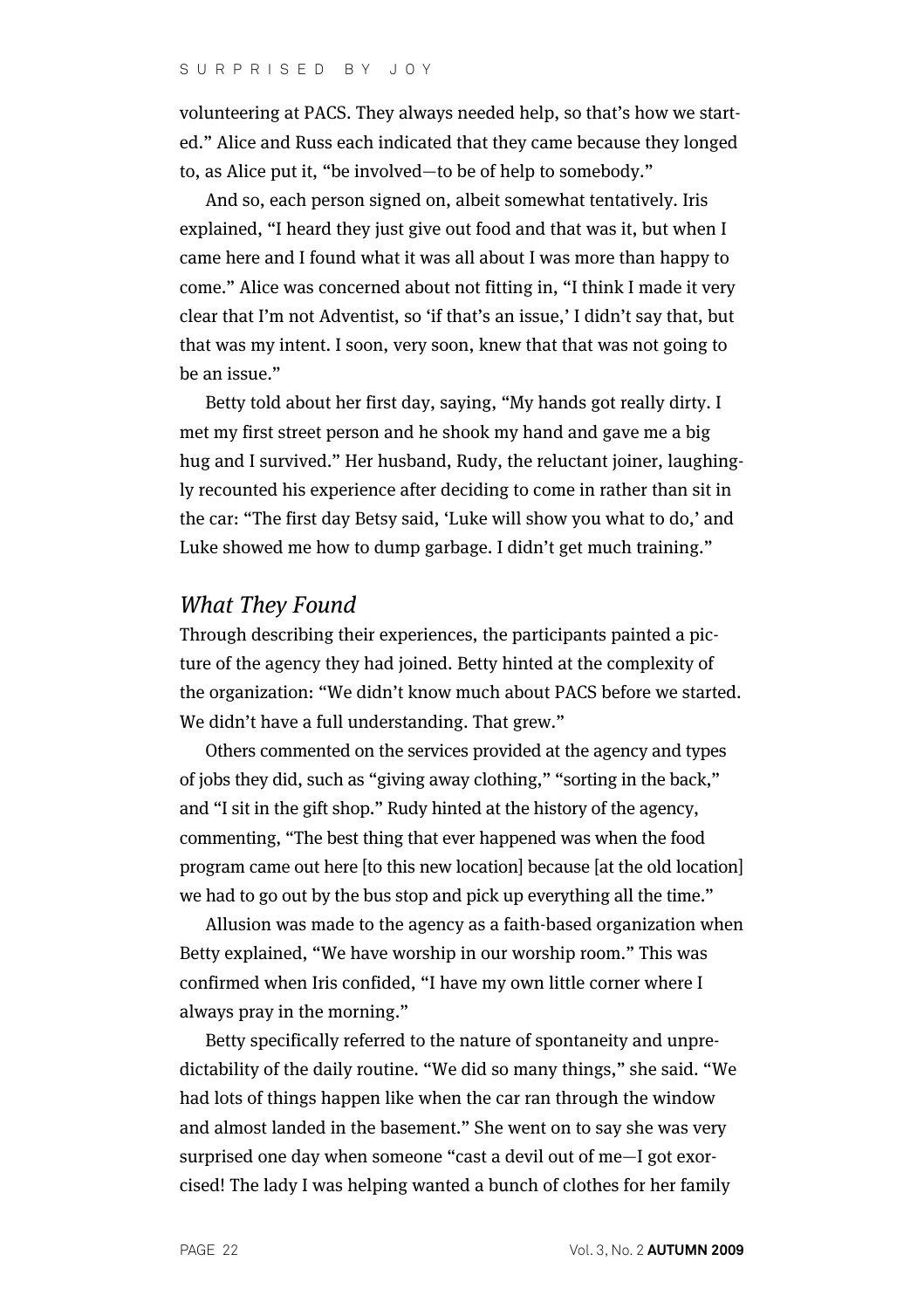living in another country and I wouldn't let her have them. So she told me I was devil-possessed and cast the devil out." Rudy thoughtfully reflected, "You do things you never have done before."

A different view of the organizational culture was provided as Iris confided, "You have been very caring and treated me not only as PACS staff, but as a friend. You treated me as an equal. You never talk down to me." Rudy was more emphatic: "It's a family."

#### Servant Leadership Through Referent Power

Two overarching themes surfaced from the 90 significant statements gleaned from the interviews: personal fulfillment and personal wholeness. Before exploring the themes in more detail, it is important to note that references to connections with people were the background for nearly every story or reflection.

#### The Background Finding: Connected Again to People

Every person mentioned making new friends. For brevity, some of the comments are recorded here. Rudy said, "We made lots of friends when we worked at PACS." Both Betty and Rudy commented, "We've met so many people. We had daily visitors there." They went on to explain, "When we started the store we met a lot of people in the neighborhood. They even brought us dinner at night." They described friendships outside of their normal comfort zones: "Gunboat came in in the morning to see what we had and then 'pick it up at noon,' he said. Then he'd come in drunk and take it home with him every single day. From nine 'til noon he was weaving down the road. But he never asked for food. He never asked for anything, nothing. He'd visit with us and tell us about his naval experiences and stuff like that."

Rudy added, "At this time and age I like a place where I can meet people." "There were so many people we'll never forget," concluded Betty. "They were very nice." Iris explained, "I liked meeting people. I really enjoy it here because I get to meet people, make new friends." Alice agreed, saying, "I find a lot of joy and satisfaction dealing and communicating with people and making new friends."

Some commented on deepening relationships with fellow volunteers. "I feel very, very happy right now because PACS is like an extended family to me," said Iris. "It's like they are related to me, they are so close." Rudy summed up the comments from several of the participants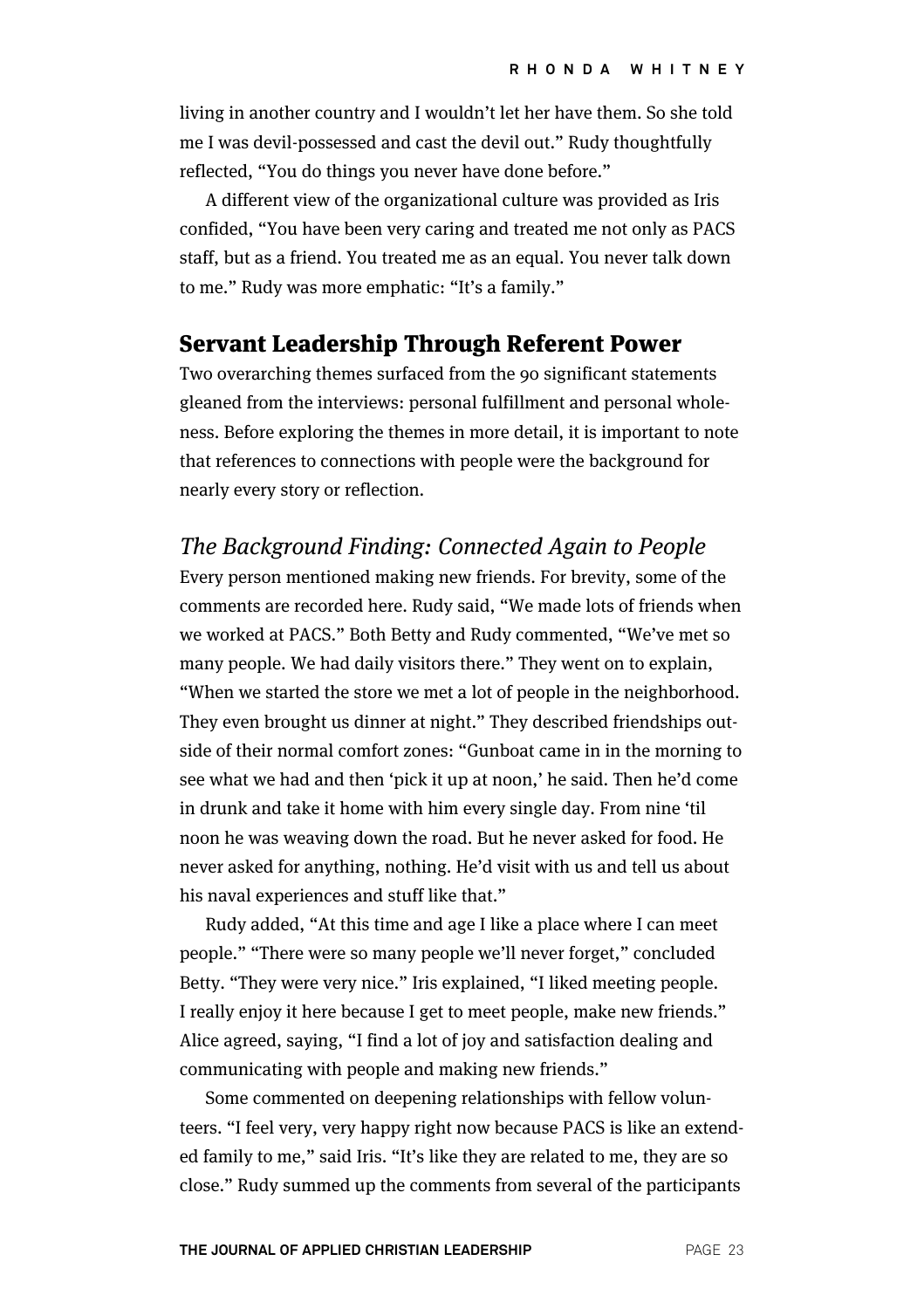when he stated, "PACS feels like home. I always feel like I'm at home there." Alice related a story: "My supervisor said, 'I think you and somebody named Joyce would really like to work with each other.' And that was how I met Joyce. That was just a grand experience." She then philosophized: "I think that staying around people and dealing with people and situations is stimulating. It makes good mental health and that affects your physical health. So I think it's a good thing. I think the longer I can stay active the better off I am. I just think it's really good. I know it's been good for me."

#### Dominant Theme 1: Personal Fulfillment

The first theme to surface, personal fulfillment, emerged as a theme with several categories. First, a strong sense of personal satisfaction ran through the participants' descriptions of their experience at PACS. All of the participants expressed pride in their work, but Iris summarized it by stating succinctly, "I'm very proud of what I do. I find it very satisfying." Second, participants expressed a definite sense of belonging. Iris stated happily, "It's the most wonderful experience in my whole life because I work with so many wonderful people." Russ said simply, "The meaning to me is family." This was echoed by Rudy and Betty: "I felt part of the family. There were people to back us up." And Rudy added, "We feel safe here, needed."

Working as part a team to help others was also highly ranked. Betty stated, "It means family and people caring about each other. There is genuine caring and love all around. We are always trying to help somebody." Others echoed a sense of fulfillment and reward. Russ, the 90 year-old truck driver, spoke for all of them when he stated, "It's the most rewarding thing to do when you know you're doing something for someone else and you're not expecting anything in return." He related the following incident:

One Sunday we went down to a two-bedroom house and we went in and they had a wooden spool for a kitchen table, a few dishes in some apple boxes for a cupboard, a pile of clothes and no beds. We took them a nice breakfast set, Davenaux, recliner-like chair, end tables, and a fullsized bed. We were setting up the bed. There were three kids, a boy about seven and two girls, about four and eleven. I said, 'Where do you want the bed?' The mother said, 'Put it in this bedroom here.' The oldest girl said, 'Mister, is that really going to be my bed? I never ever had a bed.' Can you figure that, ten or eleven years old and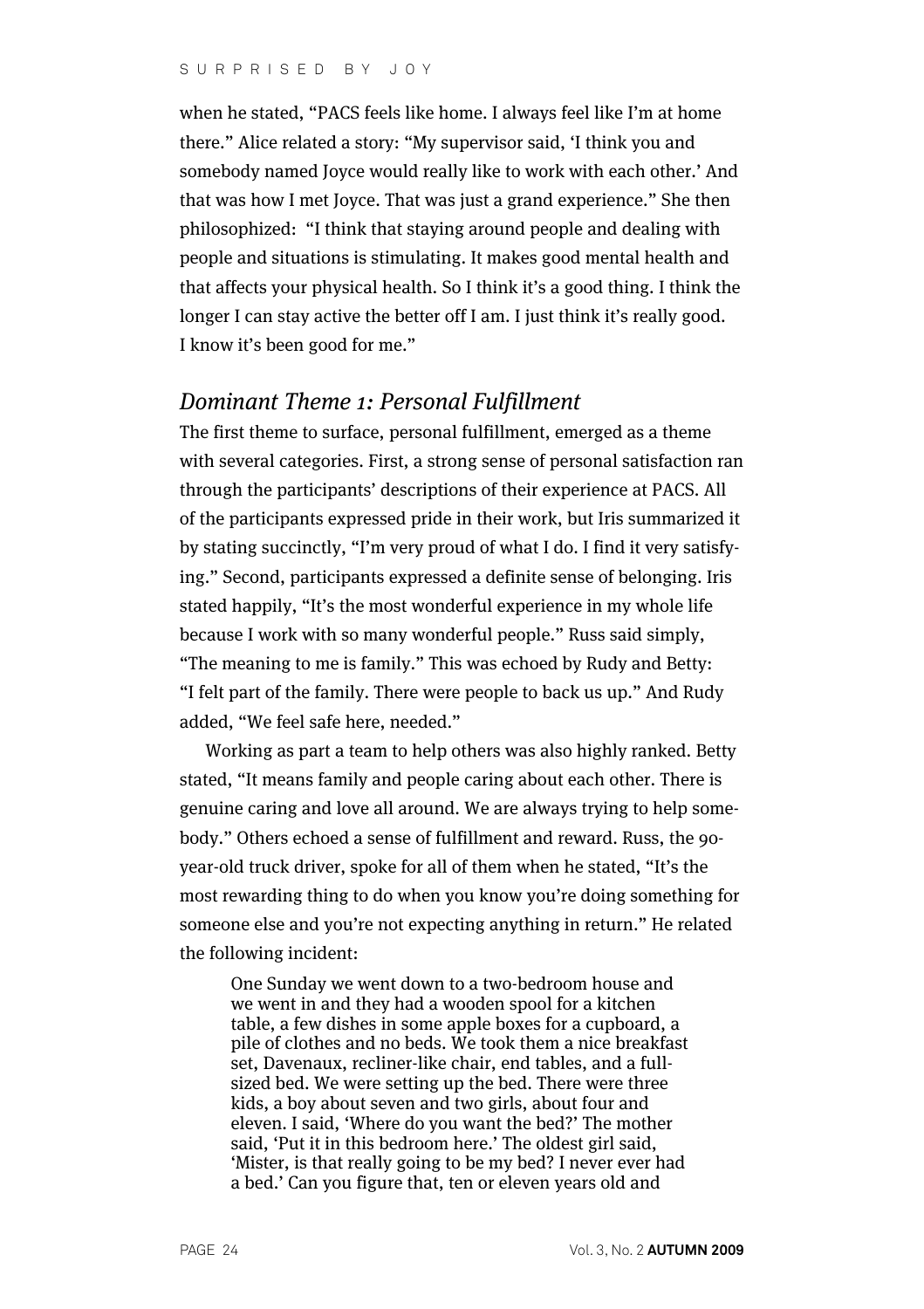never had a bed? Can you imagine what that does to your heart?

Betty explained, "I feel I'm doing something to help somebody and that makes me feel good. It helps both of you, those that serve and those that are served." Taking a more philosophical view, Rudy elaborated, "I'm working for the Lord. I can't preach, teach or give Bible studies, but I can do this kind of work."

All participants expressed a sense of personal accomplishment in the ways they chose to cope with challenges they encountered at PACS. The challenges were many and varied, from working with clients and working with each other to developing new programs and learning how to use new equipment.

Working with people was the challenge most often identified. "Sometimes when you take care of the phones you get people getting upset with you . . . and that's when you got to keep your cool," said Iris. "I always think of that, you know. The poor people are depressed so that's why they talk like that." She further explained, "It's a challenge that I know I can overcome because I have the Lord on my side. I don't get angry with them because I do feel sorry they are in a bad situation. I always say that it could be me that's the difficult one, not they."

Betty said, "It was a good experience dealing with the people—sick people who were needy—people who were our age. That's what you run into."

"I think the only challenge [for me] was dealing with other volunteers," commented Alice. "Take Sarah as a case in point. I took it on as a challenge, 'You must get along with this lady. . . .' And we did. We're good friends now."

Betty and Rudy admit to another challenge: "Opening up a store when you didn't know anything about it. That was quite interesting." A related difficulty was working through the details of setting up the new store. "My wife wanted it this way" said Rudy, "and the executive director thought it would be better that way and then I wanted it this way. It felt good to accomplish something."

Using new equipment was also cited as a challenge, but each person dealt with it differently. "I'd never done the cash register, ever in my life," said Iris. "It was a big challenge. That was something I was really afraid of. I was put on as 'in training' for one month. That helped. After one month the executive director pulled off the words 'in training' and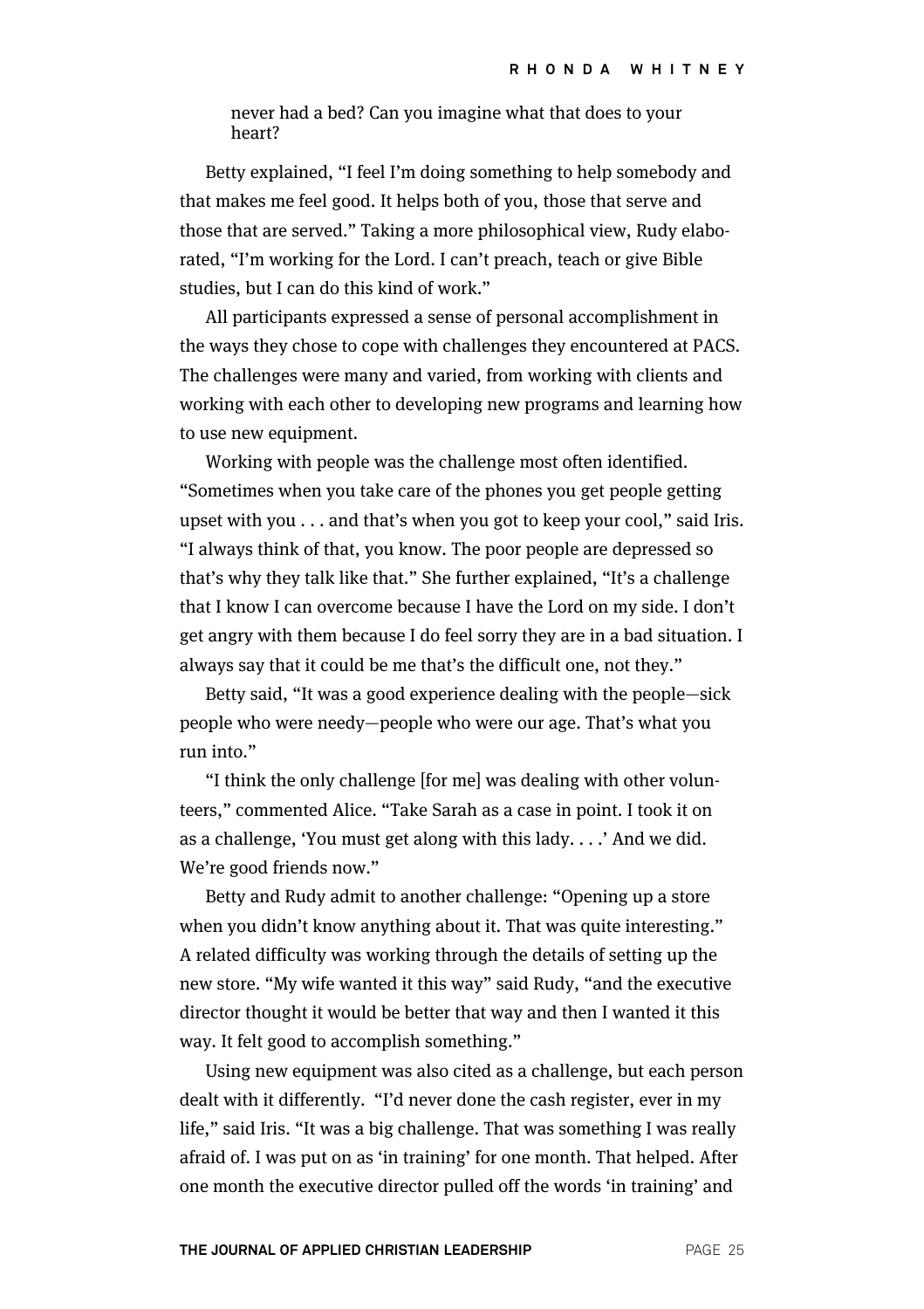said, 'You're here.' And I've enjoyed it ever since." In elaborating on that experience, Iris related the only concern about age discrimination that surfaced in all the interviews: "I was wondering at this age, after retirement, 'Am I going to be able to grasp it [the cash register]?' If I was young I don't think I would have been nervous, but now I didn't want to be a failure. I didn't want this in the latter years of my life to be a failure and I'm glad I did it. I conquered that."

Rudy approached new equipment much more pragmatically, as the following interview excerpt demonstrates:

"I had an experience with driving a lift truck," said Rudy.

"You said you already knew how to do that," said the interviewer.

"Well I did, kinda," said Rudy, shifting in his chair. "I wasn't a professional."

Russ took a more confident approach to using the equipment: "There hasn't been anything I couldn't do."

### Dominant Theme 2: Personal Wholeness

The second theme, that of experiencing personal wholeness, surfaced in several ways during a discussion of aspects of physical and emotional health and the relationship of the participants' work to their spiritual health.

When asked how working at the agency had impacted them, the participants tended to equate physical health with mental or emotional health. "It makes me feel better physically and mentally," said Betty. "You don't have time to think of yourself so much, so you are healthier." Alice observed that "it makes good mental health and that affects your physical health." Iris described it this way: "I felt better after I volunteered because every morning I look forward to coming here and doing what I love. I have goals. I'm very happy here. I had no idea I would end up this way. I am so happy. The greatest blessing of my life is working at PACS."

Russ proudly explained his recipe for good health, "Just like my doc told me when I was 42, 'You quit smoking—that's good. Always stay active. The biggest share of my men patients, if they sit and watch TV, I go to their funerals. The ones who stay active live until their 80s and 90s.' I can still do anything I did when I was 30 or 40 years old and I'm 90."

Interestingly, the participants had an easier time describing the impact of working at the agency on their spiritual lives, though they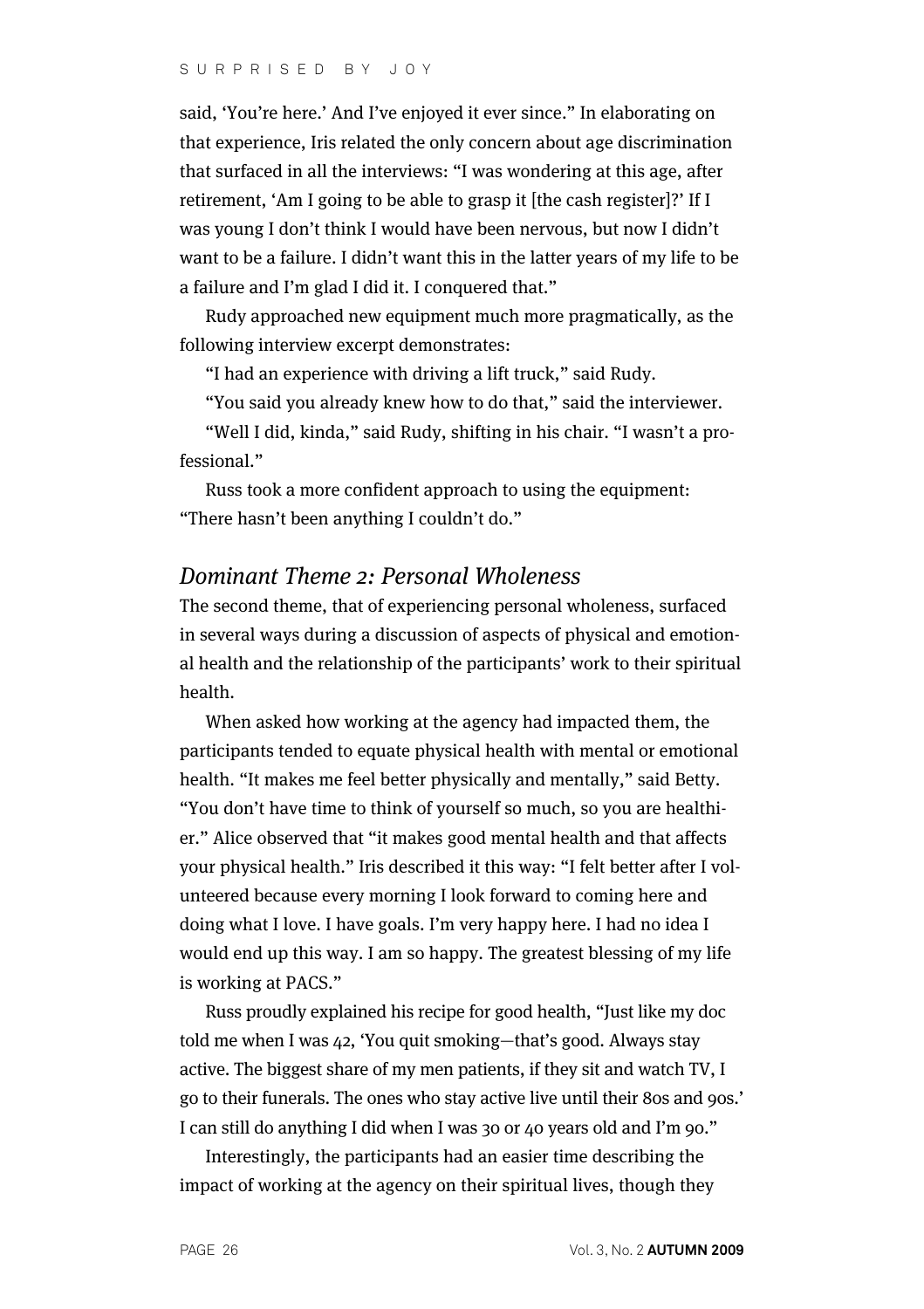seldom mentioned God directly. All felt that the experience had enhanced their spiritual growth, often in deep ways. Betty, for instance, related the following breakthrough story: "This gentleman came and he was so dirty and smelly and he had been drinking, as a lot of the people down in that area do. It wasn't a real good area. I gave him something and he was so happy and he threw his arms around me and hugged me with those dirty little hands of his. I shall never forget it, but I thought, 'Oh my goodness, this is terrible.' But I didn't wash my hands. I didn't fall off or anything and I think that was perhaps the first day that I realized that I wasn't rich but I had a lot more than a lot of other people. I didn't ever realize that people were that needy. I never did. And I've blessed that man ever since."

Rudy talked about his own spiritual response to serving destitute people. "It makes you see how other people have to do without food and how they get help…. After we were there a little while it kind of grows on you and you see the need and we really enjoyed it." He described a gradual change of heart, "I really didn't have much feeling about people. I just saw people come and go, get food, you know. But after I found out some of the problems they were having and some of the needs—it helps you." He went on to relate a later experience that was not so positive, explaining how he had been helping a woman choose the proper amount of food. "She just hollered out real loud, 'You don't have a heart!' I kind of felt bad about that."

Religious duty was cited by Alice as part of the impact on her personal life. "I think it's a growing experience," she said. "I know that the bulk of our people are needy and if I can serve and help them, I think that's what our religion is all about. That's what [Jesus] would want us to do—help others."

Betty philosophized in the same vein: "The Lord does use you, yes. You have the poor with you always, so you should be taking care of them, doing what you can. You pray for them at night." Russ stated simply: "I feel closer to the Lord," and Rudy added, "Spiritually, it's lifted me up." Iris agreed: "I'm enriching my spiritual life by talking with people and listening, and people who come here seem to be so appreciative."

Alice described the experience of being a Presbyterian working in a Seventh-day Adventist agency: "It expands your horizons. The very fact that I'm in an atmosphere that is different theologically from mine, and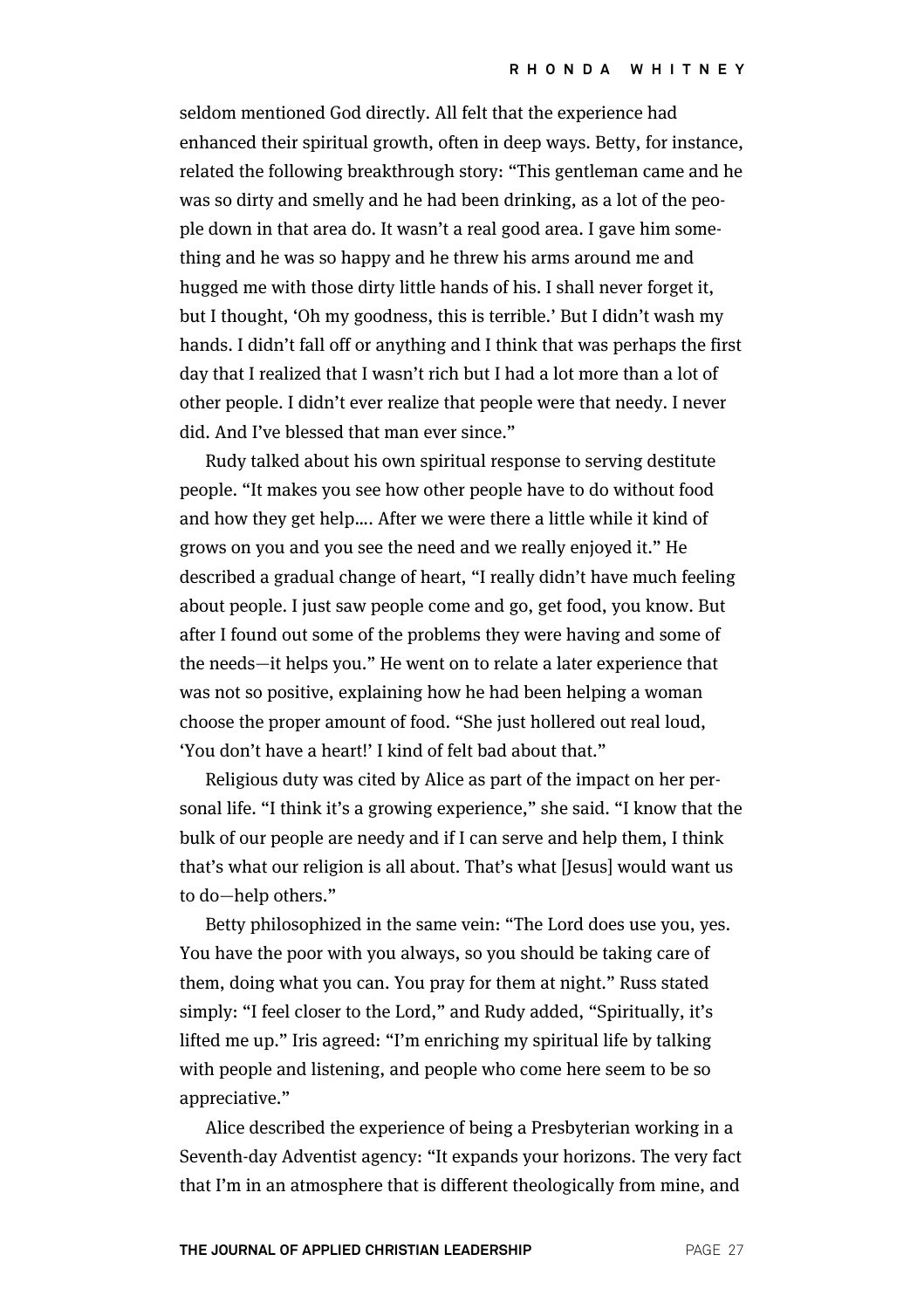I feel perfectly comfortable, and I think it's a good thing to know about how other people worship."

## Fulfillment in Service to Others

When these seniors stayed actively involved in their community by working together to touch the lives of those who needed their care, they experienced happiness and a sense of purpose. It was about remaining important for someone and important to someone. Table 1 contains a sample of significant statements with corresponding meaning units and the common themes that were derived.

| <b>SIGNIFICANT STATEMENT</b>                                                                                                                                                                                          | <b>MEANING UNIT</b>                        | <b>COMMON THEMES</b>         |
|-----------------------------------------------------------------------------------------------------------------------------------------------------------------------------------------------------------------------|--------------------------------------------|------------------------------|
| "I'm very proud of what I<br>do. It's very satisfying."                                                                                                                                                               | I make a difference                        | <b>Personal Satisfaction</b> |
| "We were cared for, taken<br>care of."                                                                                                                                                                                | I matter                                   | <b>Personal Satisfaction</b> |
| "You do things you have<br>never done before. It felt<br>good to accomplish<br>something."                                                                                                                            | Challenges met                             | <b>Personal Satisfaction</b> |
| "I think that staying<br>around people and deal-<br>ing with people and situa-<br>tions is stimulating. It<br>makes good mental<br>health and that affects<br>your physical health. So I<br>think it's a good thing." | Physical/Emotional<br><b>Health Issues</b> | Personal Wholeness           |
| "It helps me spiritually, I<br>feel, by meeting people<br>and talking with them and<br>encouraging them. It<br>helps me, myself. I feel<br>closer to the Lord."                                                       | <b>Spiritual Health</b>                    | <b>Personal Wholeness</b>    |

#### **Table 1:** *Sample Data Analysis*

# Summing It All Up

In this study, five seniors who are actively engaged in serving their community described the experience of working at a social service agency and the impact that experience had on them personally. The most widely identified benefit was the opportunity to remain actively engaged with people. Though boredom was most often cited as the motivation for service, participants described a high degree of personal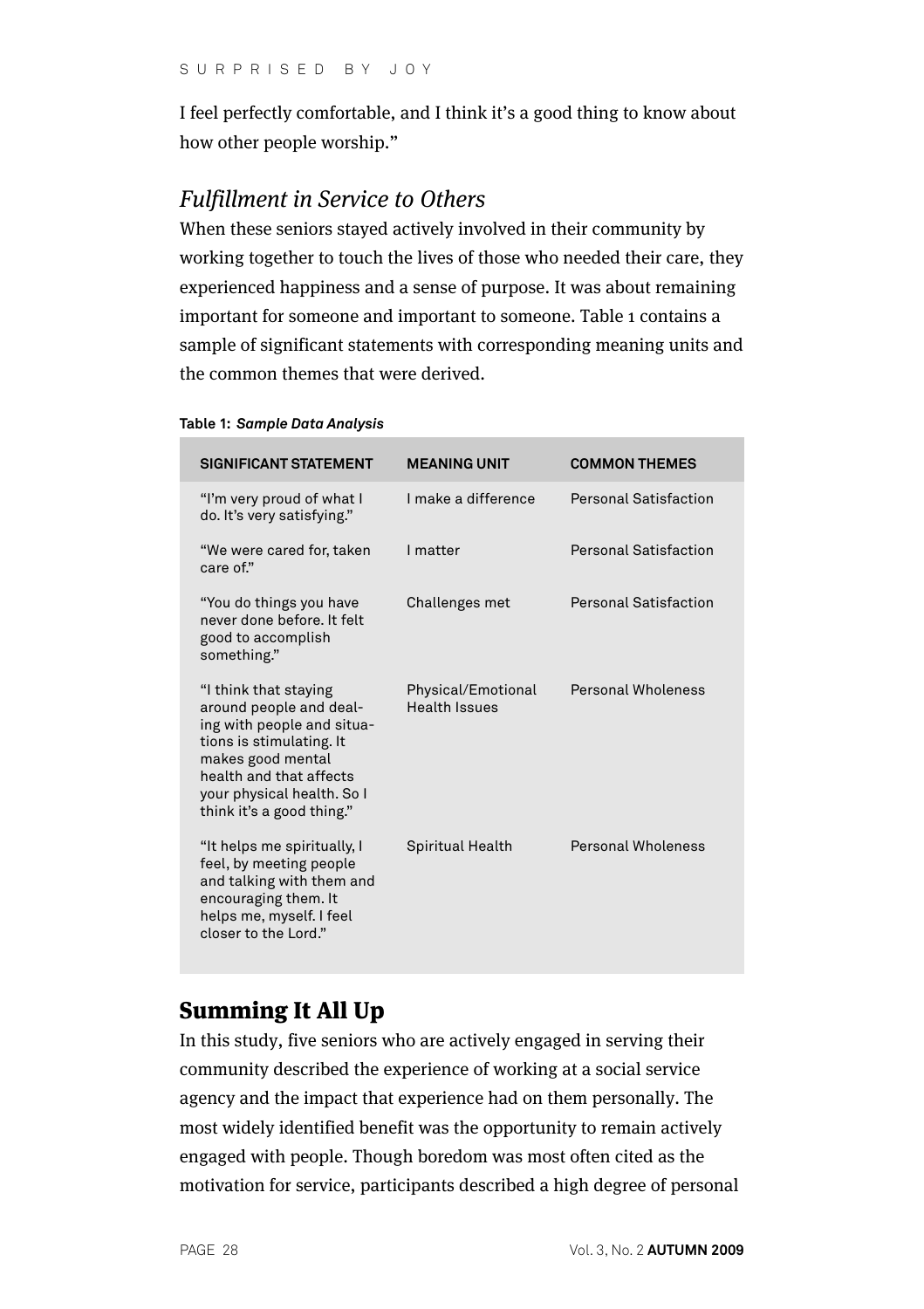fulfillment through indicators such as intense personal satisfaction, a sense of belonging, helping others, and meeting challenges successfully. They also reported personal wholeness through a sense of general well-being, in addition to a wide variety of spiritual benefits.

Additional studies from other agencies would add to or clarify these findings. It might be beneficial to include additional types of data, such as questionnaires or focus groups to enhance wider discussion and prompt recollection. This study pointed out a discrepancy between the reasons seniors decide to volunteer and the recruiting points often used in recruiting volunteers. More in-depth study of this subject would assist the development of more effective recruitment strategies.

#### Helping Seniors Lead

When I embarked on this study, I expected that the research evidence explored in the literature survey would be confirmed by the participants. I expected them to verbalize and verify the quantitative research by making such statements as, "I'm not sick as much," "my blood pressure is better," or "I don't struggle with cholesterol anymore." I suspected that statistics proving better health would be related as a strong motivating factor for seniors to become involved.

Surprisingly, the seniors never mentioned measurable health indicators as a reason to join, or as a benefit they experienced through their service. Perhaps those statistics were such common knowledge to the participants that they did not think to mention them. In any case, there was no indication that they expected or experienced measurable health benefits from their engagement with the agency.

I also discovered that our best intentions of protecting elders because of their diminishing physical capabilities may remove from them a great source of personal fulfillment, namely that of allowing them opportunities to meet challenges successfully. The participants displayed a great deal of resiliency and creativity when meeting challenges in a supportive environment.

William Pagonis (2001) states that "leaders are not only shaped by the environment, they also take active roles in remaking that environment in productive ways" (p. 96). By this definition, the participants in this study are clearly leaders.

Allowing our seniors opportunities to stay involved is in accordance with the continuity theory of aging and what the seniors described in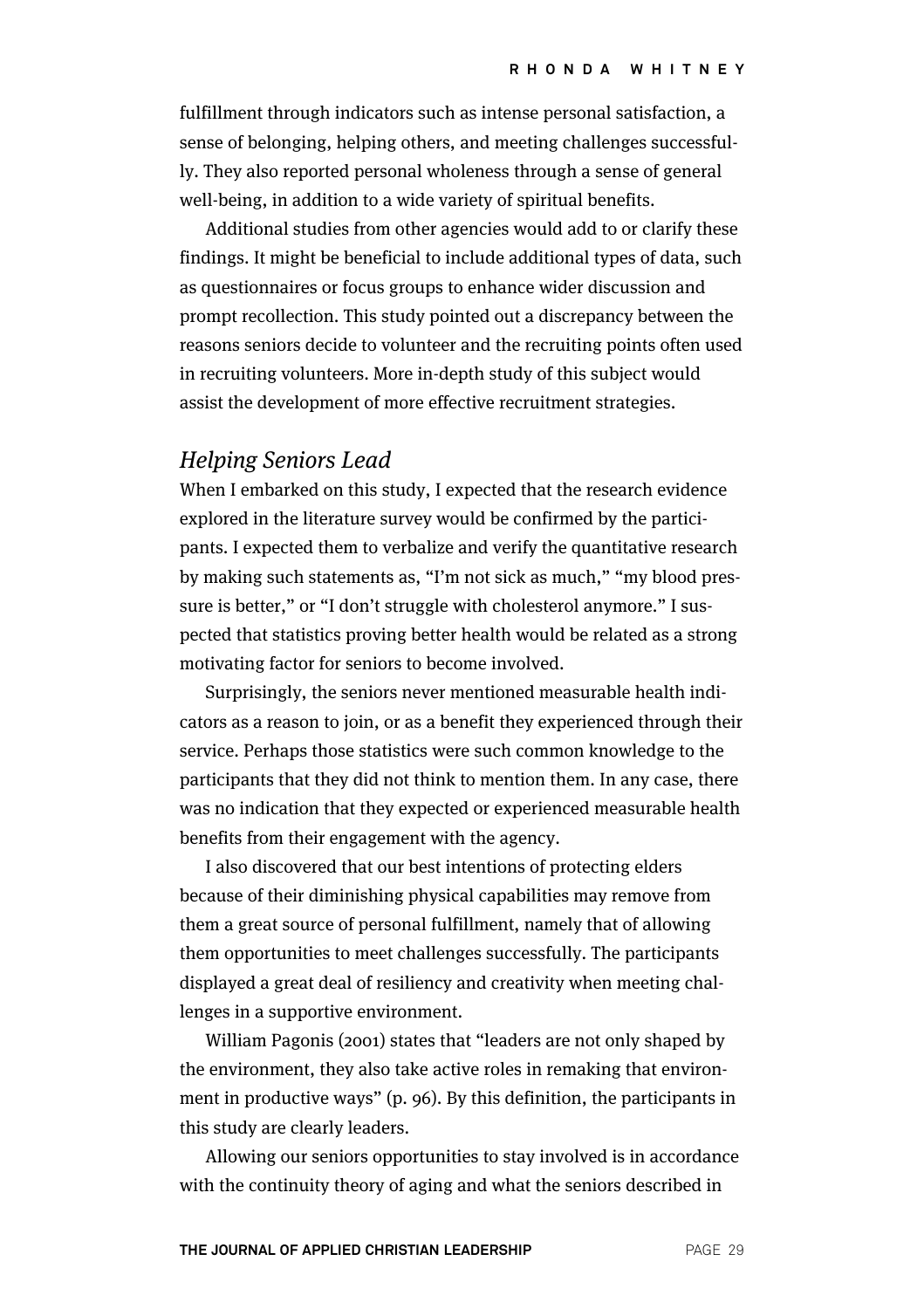this study. Continuity theory suggests that continued involvement with formal voluntary groups can enhance well-being and successful aging above and beyond involvement in leisure activities alone (Atchley, 1989). The responses of the participants confirmed that working together to help others was a large part of their happiness.

Charities, caregivers, congregations, retirement centers, volunteer managers, and health insurance companies would do well to heed the voices of these seniors. Supplementing marketing efforts that target leisure living with opportunities for meaningful community engagement would offer elders a more complete strategy for successful aging.

I will take note of the comments of these seniors and adjust my future recruitment methods and recommendations to include, along with statistical information, a greater emphasis on the less tangible rewards identified in this study. Also, I will never again feel apologetic for asking older adults for help. May we never take from our seniors the joys of making new friends, increased happiness, and a sense of purpose. These are laudable pursuits for anyone, ones that are especially achievable in the golden years of life.

#### A Final Thought

Through the years I have learned that working with seniors can bring much happiness. I am deeply touched as I see elders continue to lead through living lives of commitment to others. Their eyes brighten, their steps lighten, and their faces glow as they regain a sense of purpose and fulfillment through performing meaningful service to their communities. This is overshadowed, however, by the ache in my heart as I observe the process of aging take its toll. None of us is immortal.

Even so, through their selfless giving, older adults continue to lead, and receive happiness and personal fulfillment from that leadership. The elders who participated in this study made a significant impact on their community. And they still give.

In describing the characteristics of a leader of influence, Maxwell and Dornan (1997) assert that "if your life in any way connects with other people, you are an influencer" (p. 3). By participating in this study, these five seniors freely opened their hearts in a way that will continue to influence society in the years to come. The legacy they leave through their brave leadership is immeasurable.

None of these seniors came to PACS to be leaders. They only wanted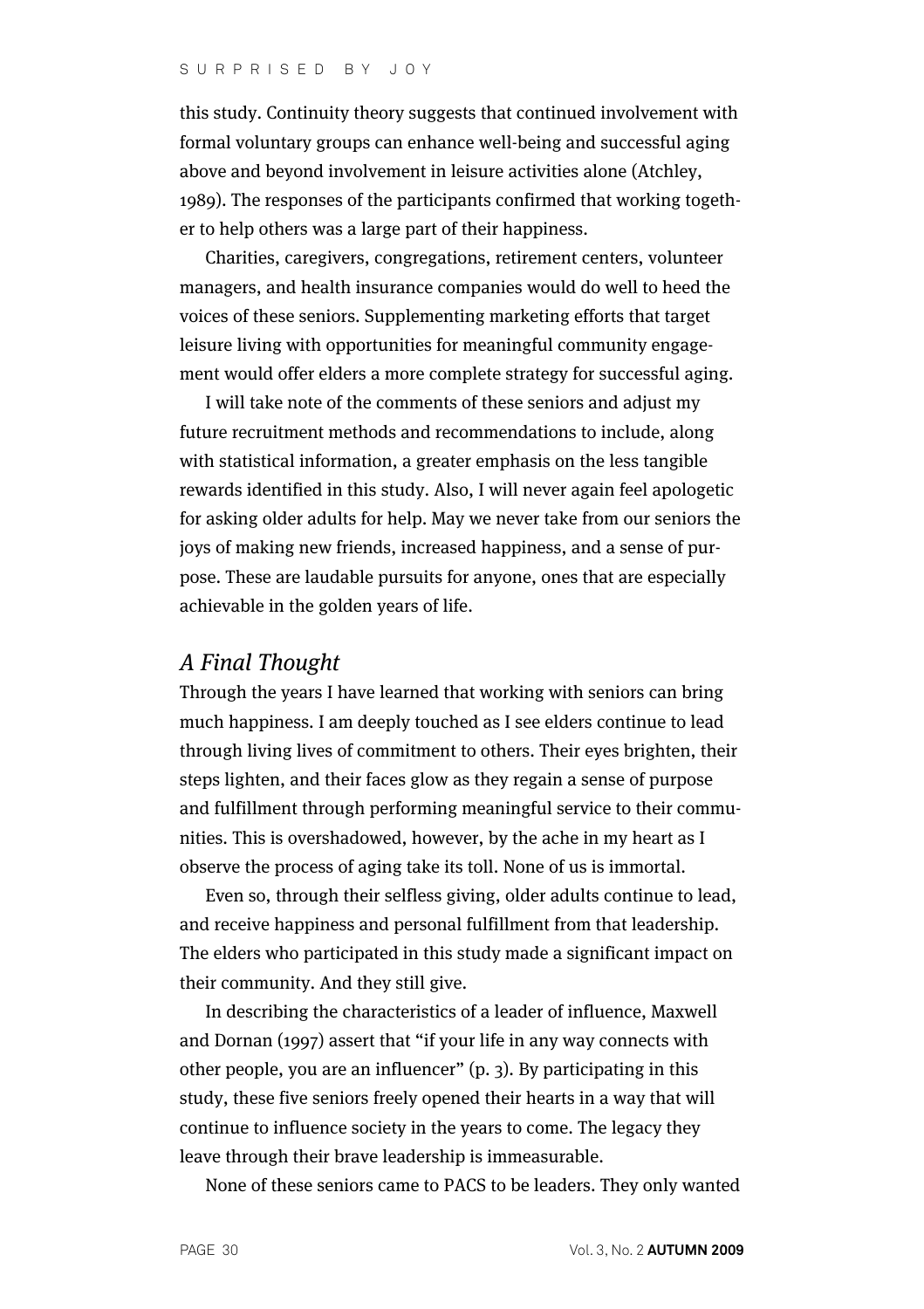to serve. They did not know, nor did they particularly care, about theories of leadership. When I gave a brief description of servant-leadership to Iris, she listened condescendingly to my lofty jargon, shrugged her shoulders then changed the subject. These seniors naturally exhibit listening skills and empathy. They experience healing, engage in persuasion, and develop foresight and awareness. They acts as stewards, and are very focused on making sure everyone in the team is able to give their best. They also rejoice when they are able to help others. Some of them really get involved in seeing beyond the daily realities of the operation to dreaming how the agency could improve and contribute to building their community. All these qualities are characteristics found in servant-leaders as identified by Larry Spears (2004), chief executive officer of the Greenleaf Center for Servant-Leadership. Though their leadership is often unintentional, they live to bless others.

And that blessing is reciprocal. As Rudy confided, "When you retire and get old, all your friends are dead. When you are working at PACS, you make new friends and your life is full again."

#### **REFERENCES**

- Agahi, N., Ahacie, K., & Parker, M. G. (2006). Continuity of leisure participation from middle age to old age. The Journals of Gerontology Series B: Psychological Sciences and Social Sciences, 61, S340-S346.
- Atchley, R. C. (1989). A continuity theory of normal aging. The Gerontologist, 29(2), 183- 190.
- Atchley, R. C., Baxter, S. L., Blanchard, J., Brady, K., Comfort, W. E., Egbert, A. B., et al. (2009). Working with seniors: Health, financial and social issues. Denver, CO: Society of Certified Senior Advisors.
- Bradley, D. B. (2003). A reason to rise each morning: The meaning of volunteering in the lives of older adults. Generations, 23(4), 45-50.
- Creswell, J. W. (2007). Qualitative inquiry & research design: Choosing among five approaches (2nd ed.). Thousand Oaks, CA: Sage.
- Esteban, C. (2006). Does working longer make people healthier and happier? Trustees of Boston College, Center for Retirement Research. Work Opportunities for Older Americans (Series 2, February 2006). Retrieved May 21, 2009, from http://mpra.ub.unimuenchen.de/5606/
- French, J. R. P., & Raven, B. (1959). The bases of social power. In D. Cartwright & A. Zander (Eds.), Group dynamics (3rd ed., pp. 259-269). New York: Harper & Row.

Gendell, M. (1998). Trends in retirement age in four countries, 1965-95. Monthly Labor Review, 121(8), 20-30. Retrieved from http://www.bls.gov/opub/mlr/1998/08/art2full.pdf